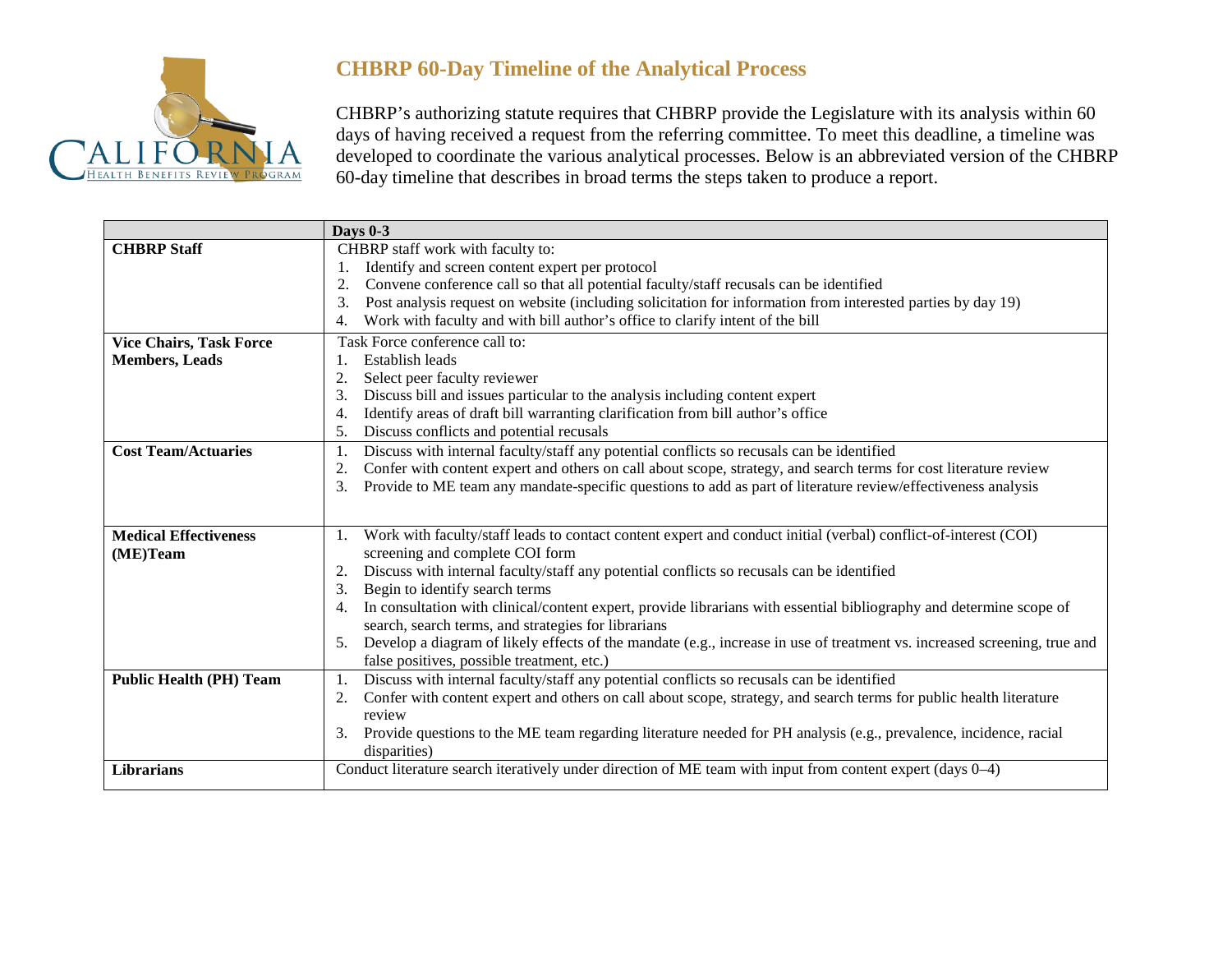|                                | Days $4-6$                                                                                                                                                                                                                                        |
|--------------------------------|---------------------------------------------------------------------------------------------------------------------------------------------------------------------------------------------------------------------------------------------------|
| <b>CHBRP</b> Staff             | Send information regarding subject background, bill intent, and clarifying language to all teams<br>Consult with faculty lead, ME team, content expert, cost team, PH team, and actuaries on health plan/insurer bill-specific<br>coverage survey |
| <b>Vice Chairs, Task Force</b> | Review and comment on health plan/insurer bill-specific coverage survey                                                                                                                                                                           |
| <b>Members, Leads</b>          | Suggest any additional (beyond National Advisory Council [NAC]) external reviewers if bill requires specific types of                                                                                                                             |
|                                | reviewers                                                                                                                                                                                                                                         |
| <b>Cost Team/Actuaries</b>     | $\blacktriangleright$ Launch cost literature search:                                                                                                                                                                                              |
|                                | Conduct cost literature review (days 4–7)                                                                                                                                                                                                         |
|                                | Review and comment on health plan/insurer bill-specific coverage survey                                                                                                                                                                           |
| <b>ME</b> Team                 | $\blacktriangleright$ Essential bibliography due:                                                                                                                                                                                                 |
|                                | Provide UCSF librarians with essential bibliography (key, seminal research)                                                                                                                                                                       |
|                                | Identify types of services and outcomes to be examined; review search results with content expert and provide feedback to                                                                                                                         |
|                                | librarian on any additions/modifications needed                                                                                                                                                                                                   |
| <b>PH</b> Team                 | ► Launch public health literature search:                                                                                                                                                                                                         |
|                                | Conduct public health impact literature review (days 4–7)                                                                                                                                                                                         |

|                            | <b>Days 7-10</b>                                                                                                                 |
|----------------------------|----------------------------------------------------------------------------------------------------------------------------------|
| <b>CHBRP</b> Staff         | Send bill-specific coverage survey to health plans/insurers                                                                      |
|                            | Contact NAC reviewers<br>2.                                                                                                      |
|                            | Collect coverage information from available sources and send to cost team/actuaries<br>3.                                        |
|                            | Compile benefit coverage information for public programs subject to the mandate (such as managed care options offered<br>4.      |
|                            | by CalPERS, Healthy Families, and Medi-Cal)                                                                                      |
|                            | Compile information regarding labor groups' negotiations and CalPERS PPO benefit coverage to assess public demand<br>5.          |
| <b>Vice Chairs, Leads</b>  | Faculty to review benefit coverage information sent by CHBRP staff                                                               |
| <b>Cost Team/Actuaries</b> | Decide on strategy for projecting post-mandate utilization                                                                       |
|                            | Review coverage information sent by CHBRP team                                                                                   |
| <b>ME</b> Team             | Identify articles that clinical content expert wants to read in full text                                                        |
|                            | Report on search and key literature                                                                                              |
|                            | Continue to collect, review, and synthesize literature for medical impacts (days 10–13)<br>3.                                    |
| <b>PH</b> Team             | Collect baseline data (e.g., prevalence, incidence, racial disparities, etc.) (days 10–14); provide actuaries information on how |
|                            | data should be cut to meet PH team's needs for analysis                                                                          |
| Librarians                 | $\blacktriangleright$ Refined bibliography due:                                                                                  |
|                            | Provide ME team and content expert with refined bibliography                                                                     |
|                            | Provide PH teams and cost team literature search findings per request                                                            |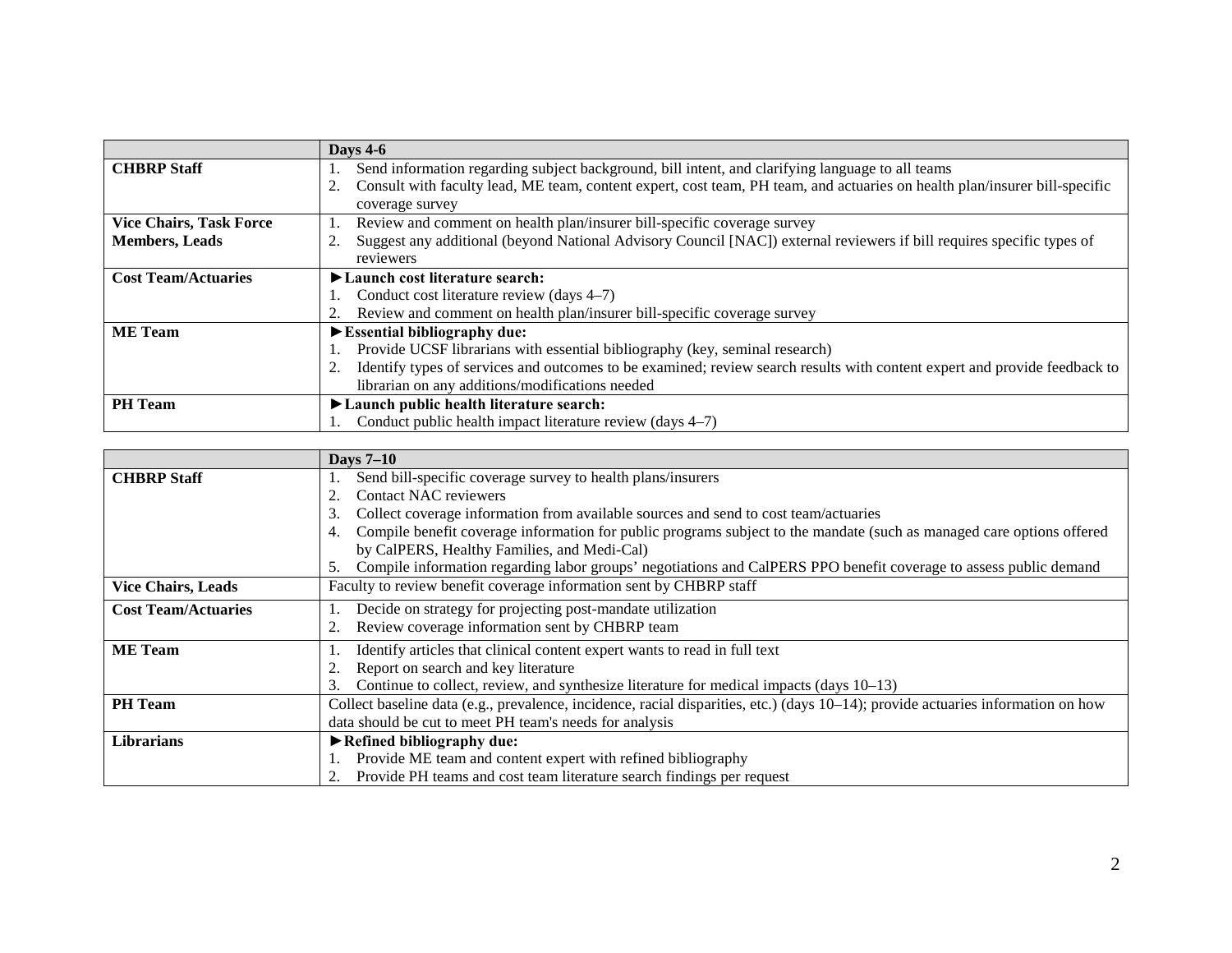|                            | <b>Days 11-14</b>                                                                                                          |
|----------------------------|----------------------------------------------------------------------------------------------------------------------------|
| <b>CHBRP</b> Staff         | Health plan/insurer benefit coverage data due; ensure all proprietary information is masked, aggregated, and sent to       |
|                            | analysis teams                                                                                                             |
| <b>Vice Chairs, Leads</b>  | Review health plan/insurer responses to bill-specific coverage survey                                                      |
| <b>Cost Team/Actuaries</b> | <b>Provides utilization data</b>                                                                                           |
|                            | Review health plan/insurer responses to bill-specific coverage survey and identify any gaps                                |
|                            | Provide PH team with coverage and utilization impacts                                                                      |
| <b>ME</b> Team             | Prepare draft medical effectiveness analysis tables of key findings including info needed by cost and public health teams. |
| <b>PH</b> Team             | Prepare draft public health tables with baseline information.                                                              |

|                            | <b>Days 15–20</b>                                                                                              |
|----------------------------|----------------------------------------------------------------------------------------------------------------|
| <b>CHBRP</b> Staff         | Review information submitted by interested parties and highlight any that would need to be considered by any   |
|                            | $team(s)$ in particular                                                                                        |
|                            | Review public health and cost tables from actuaries; provide comments/questions                                |
| <b>Vice Chairs, Leads</b>  | Review information submitted by interested parties and highlight any that would need to be considered by any   |
|                            | team(s)                                                                                                        |
|                            | Review and comment on draft introduction/background                                                            |
|                            | Review public health and cost tables from actuaries; provide comments/questions<br>3.                          |
| <b>Cost Team/Actuaries</b> | Review information submitted by interested parties                                                             |
|                            | Draft cost tables due from actuaries to cost team/CHBRP staff/faculty                                          |
|                            | Draft tables/data pulls due to PH team/CHBRP staff/faculty<br>3.                                               |
|                            | Compile information from cost literature (e.g., offsets, substitution effects, shifts to other programs)<br>4. |
|                            | Draft cost section with placeholders for final cost tables and final cost estimates                            |
| <b>ME</b> Team             | Review information submitted by interested parties                                                             |
| <b>PH</b> Team             | Review information submitted by interested parties                                                             |
|                            | Decide parameters for public health impact estimate (e.g., outcome measures)                                   |
|                            | Review the public health data pulls and tables; consult with actuaries on proposed revisions                   |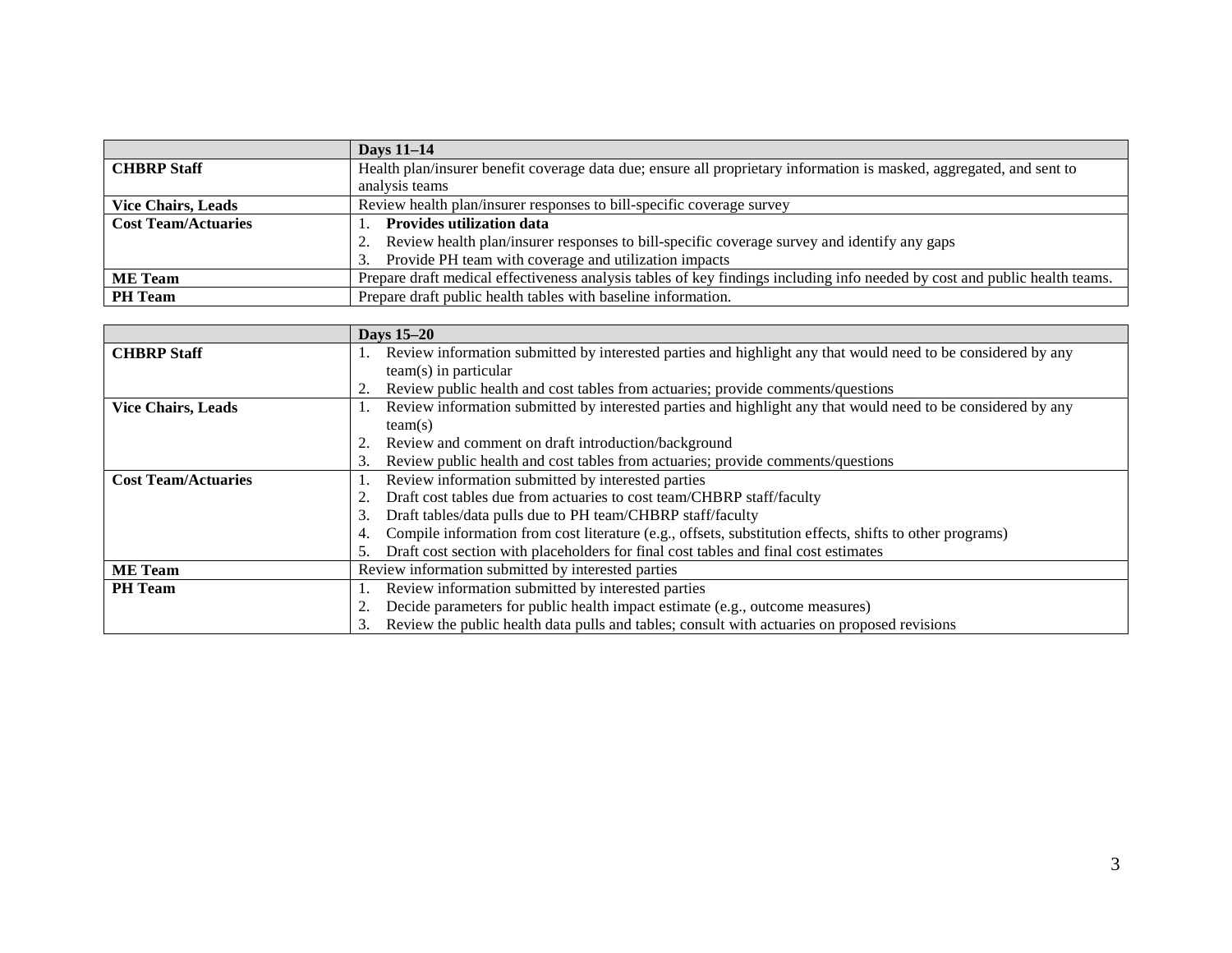|                            | Days 21-25                                                                       |
|----------------------------|----------------------------------------------------------------------------------|
| <b>CHBRP</b> Staff         | Review and comment on draft effectiveness section                                |
|                            | Check for consistency with cost tables; provide comments to ME team              |
| <b>Vice Chairs, Leads</b>  | Review and comment on draft effectiveness section                                |
|                            | Check for consistency with cost tables; provide comment to staff lead to compile |
| <b>Cost Team/Actuaries</b> | FINAL cost tables due from actuaries to cost team/CHBRP staff/faculty            |
|                            | FINAL tables/data pulls due to PH team/CHBRP staff/faculty                       |
|                            | $\blacktriangleright$ 1st draft cost section due                                 |
| <b>ME</b> Team             | $\blacktriangleright$ 1st draft medical effectiveness section due                |
|                            |                                                                                  |
| <b>PH</b> Team             | $\triangleright$ 1st draft public health impact section due                      |

|                            | <b>Days 26–31</b>                                                                                                        |
|----------------------------|--------------------------------------------------------------------------------------------------------------------------|
| <b>CHBRP</b> Staff         | Check for consistency and content between cost tables and text, and underlying assumptions, as well as consistency       |
|                            | among effectiveness, public health, and cost sections                                                                    |
|                            | Prepare full integrated draft with executive summary and introduction                                                    |
| <b>Vice Chairs, Leads</b>  | Check for consistency and content between cost tables and text, and underlying assumptions, as well as consistency among |
|                            | effectiveness, public health, and cost sections                                                                          |
| <b>Cost Team/Actuaries</b> | $\blacktriangleright$ Revised cost impact section due                                                                    |
| <b>ME</b> Team             | Revised medical effectiveness section due                                                                                |
| <b>PH</b> Team             | $\blacktriangleright$ Revised public health impact section due                                                           |

|                            | <b>Davs</b> 32–40                                                                |
|----------------------------|----------------------------------------------------------------------------------|
| <b>CHBRP</b> Staff         | $\blacktriangleright$ Full draft due                                             |
|                            | Send to content expert, full task force, peer faculty reviewer                   |
|                            | 2. Revise based on comments from task force, content expert, cost team/actuaries |
| <b>Vice Chairs, Leads</b>  | Review and send comments to CHBRP staff to compile integrated draft report       |
| <b>Cost Team/Actuaries</b> | Review and send comments to CHBRP staff to compile integrated draft report       |

|                    | <b>Days 41-45</b>                                                                                                           |
|--------------------|-----------------------------------------------------------------------------------------------------------------------------|
| <b>CHBRP Staff</b> | ► Revised full draft sent to NAC, editor, and any other external expert reviewer. Send NAC review version to faculty        |
|                    | $^{\prime}$ lead and analytic team. Editor's review will happen concurrently with NAC review, with a final proofread by the |
|                    | editor on dav 50                                                                                                            |